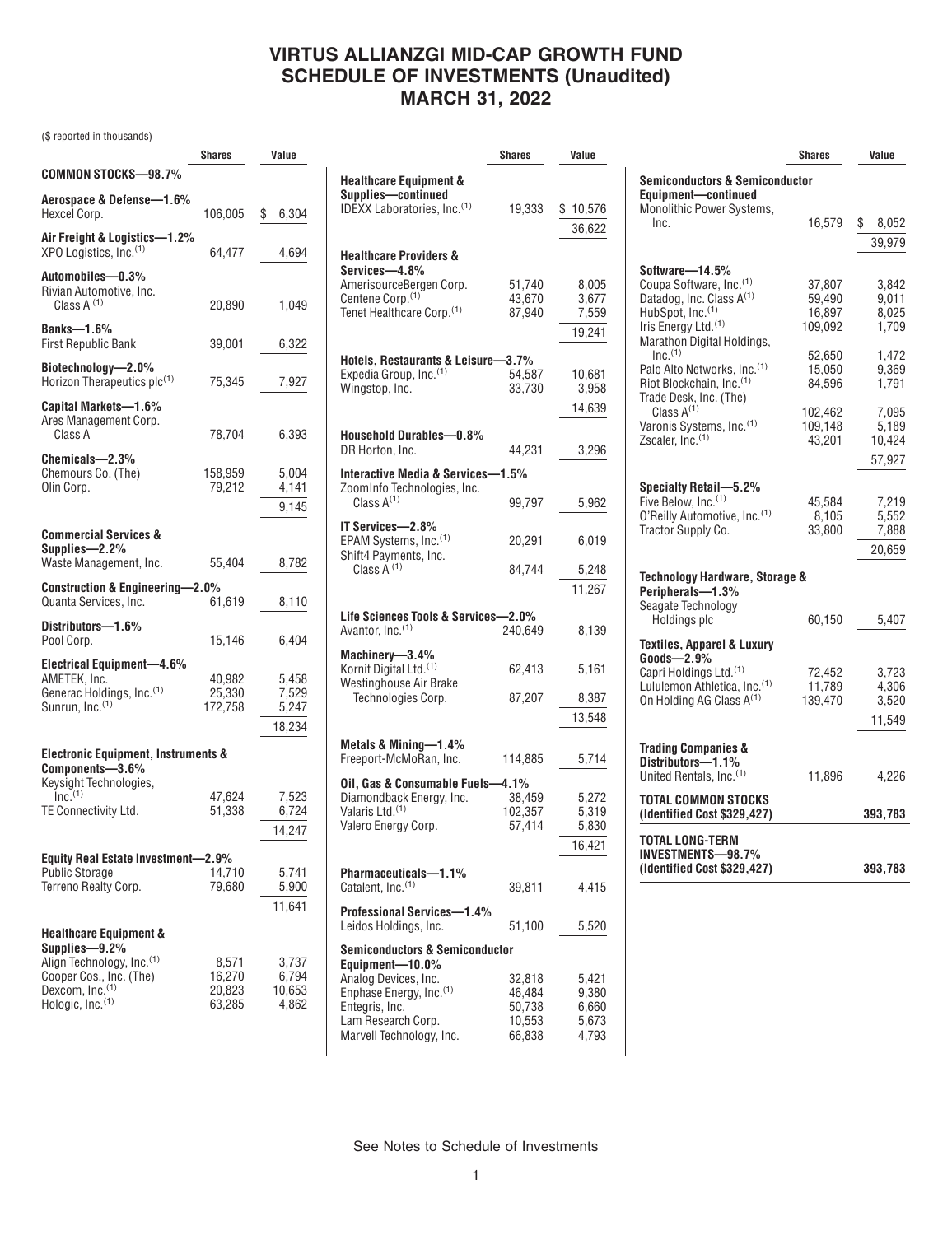# **VIRTUS ALLIANZGI MID-CAP GROWTH FUND SCHEDULE OF INVESTMENTS (Unaudited) (Continued) MARCH 31, 2022**

(\$ reported in thousands)

|                                                                             | <b>Shares</b> | Value       | <b>Footnote Legend:</b>                                                                                                                          |      |
|-----------------------------------------------------------------------------|---------------|-------------|--------------------------------------------------------------------------------------------------------------------------------------------------|------|
| SHORT-TERM INVESTMENT-1.2%<br>Money Market Mutual Fund-1.2%                 |               |             | (1)<br>Non-income producing.<br>(2)<br>Shares of this fund are publicly offered, and its<br>prospectus and annual report are publicly available. |      |
| Dreyfus Government Cash<br>Management Fund -<br><b>Institutional Shares</b> |               |             | Country Weightings <sup>t</sup>                                                                                                                  |      |
| (seven-day effective yield                                                  |               |             | <b>United States</b>                                                                                                                             | 89%  |
| $(0.194\%)^{(2)}$                                                           | 4.566.500     | 4.567<br>ß. | Ireland                                                                                                                                          | 3    |
| TOTAL SHORT-TERM INVESTMENT                                                 |               |             | Switzerland                                                                                                                                      | 3    |
|                                                                             |               |             | Bermuda                                                                                                                                          |      |
| (Identified Cost \$4,567)                                                   |               | 4,567       | Israel                                                                                                                                           |      |
|                                                                             |               |             | Canada                                                                                                                                           |      |
| TOTAL INVESTMENTS-99.9%                                                     |               |             | Virgin Islands (British)                                                                                                                         |      |
| (Identified Cost \$333,994)                                                 |               | \$398,350   | Other                                                                                                                                            |      |
| Other assets and liabilities, net-0.1%                                      |               | 569         | Total                                                                                                                                            | 100% |
| <b>NET ASSETS-100.0%</b>                                                    |               | \$398,919   | <sup>†</sup> % of total investments as of March 31, 2022.                                                                                        |      |

The following table summarizes the market value of the Fund's investments as of March 31, 2022, based on the inputs used to value them (See Security Valuation Note 1 in the Notes to Schedule of Investments):

|                           | Total<br>Value at<br>March 31, 2022 | Level 1<br><b>Quoted Prices</b> |
|---------------------------|-------------------------------------|---------------------------------|
| Assets:                   |                                     |                                 |
| <b>Equity Securities:</b> |                                     |                                 |
| <b>Common Stocks</b>      | \$393,783                           | \$393,783                       |
| Money Market Mutual Fund  | 4,567                               | 4,567                           |
| Total Investments         | \$398,350                           | \$398,350                       |

There were no securities valued using significant observable inputs (Level 2) or significant unobservable inputs (Level 3) at March 31, 2022.

There were no transfers into or out of Level 3 related to securities held at March 31, 2022.

See Notes to Schedule of Investments